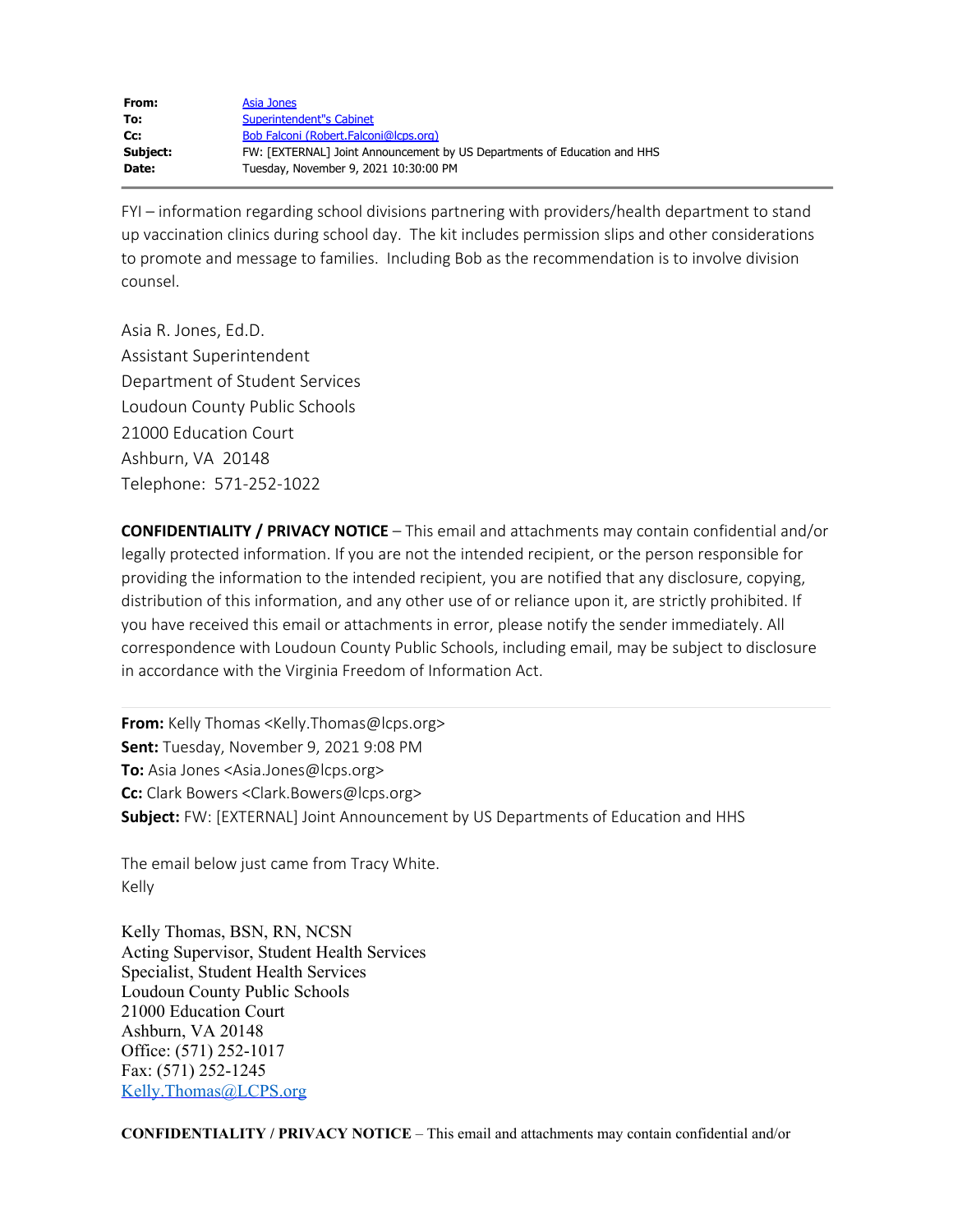legally protected information. If you are not the intended recipient, or the person responsible for providing the information to the intended recipient, you are notified that any disclosure, copying, distribution of this information, and any other use of or reliance upon it, are strictly prohibited. If you have received this email or attachments in error, please notify the sender immediately. All correspondence with Loudoun County Public Schools, including email, may be subject to disclosure in accordance with the Virginia Freedom of Information Act.

**From:** White, Tracy [<tracy.white@doe.virginia.gov](mailto:tracy.white@doe.virginia.gov)> **Sent:** Tuesday, November 9, 2021 9:02 PM **To:** White Tracy gmw85568 <*[tracy.white@doe.virginia.gov](mailto:tracy.white@doe.virginia.gov)>* **Cc:** Pitts, Joanna [<joanna.pitts@vdh.virginia.gov](mailto:joanna.pitts@vdh.virginia.gov)>; Diane Allen [<diane.allen@doe.virginia.gov](mailto:diane.allen@doe.virginia.gov)>; Karen Mask <**karen.mask@doe.virginia.gov>** 

**Subject:** [EXTERNAL] Joint Announcement by US Departments of Education and HHS

The Department of Education and the Department of Health and Human Services sent a joint [letter](https://nam04.safelinks.protection.outlook.com/?url=https%3A%2F%2Foese.ed.gov%2Ffiles%2F2021%2F11%2FFinal-Signed-Letter-Regarding-Pediatric-Vaccination-Efforts-00467478.pdf&data=04%7C01%7CAsia.Jones%40lcps.org%7Cd2b0be488dff4907157f08d9a3eedaba%7C86750b0cee12463db28880f7b2b34689%7C0%7C0%7C637721068530359994%7CUnknown%7CTWFpbGZsb3d8eyJWIjoiMC4wLjAwMDAiLCJQIjoiV2luMzIiLCJBTiI6Ik1haWwiLCJXVCI6Mn0%3D%7C1000&sdata=wcb1dXc4W7sCQ0JqNnfNE4VSJF1JxsoWj97lIMZEVxY%3D&reserved=0) to school officials today. The Departments urged school officials to (1) host a COVID-19 vaccination clinic at their school(s), (2) distribute information about the COVID-19 vaccine to all families with children ages 5–11 years, and (3) hold conversations with their school communities on the COVID-19 vaccine.

We will share more information and updated websites relating to school-located vaccination in a follow-up email later this week, including updates to [this webpage](https://nam04.safelinks.protection.outlook.com/?url=https%3A%2F%2Fwww.cdc.gov%2Fvaccines%2Fcovid-19%2Fplanning%2Fschool-located-clinics.html&data=04%7C01%7CAsia.Jones%40lcps.org%7Cd2b0be488dff4907157f08d9a3eedaba%7C86750b0cee12463db28880f7b2b34689%7C0%7C0%7C637721068530359994%7CUnknown%7CTWFpbGZsb3d8eyJWIjoiMC4wLjAwMDAiLCJQIjoiV2luMzIiLCJBTiI6Ik1haWwiLCJXVCI6Mn0%3D%7C1000&sdata=1HSSf29Jx%2FuJp8NNvFLOUHaQKZ82GZKJcI8liwZy3Dk%3D&reserved=0) with best practices for school districts on how to host a clinic. The guidance will provide information on roles and responsibilities for conducting the clinic, picking a date and location, conducting outreach, and hosting the clinic itself. It will also include the following best practices on how to partner with a COVID-19 vaccine provider.

## **How to partner with a COVID-19 vaccine provider:**

Vaccine providers include [local health departments](https://nam04.safelinks.protection.outlook.com/?url=https%3A%2F%2Fwww.naccho.org%2Fmembership%2Flhd-directory&data=04%7C01%7CAsia.Jones%40lcps.org%7Cd2b0be488dff4907157f08d9a3eedaba%7C86750b0cee12463db28880f7b2b34689%7C0%7C0%7C637721068530369981%7CUnknown%7CTWFpbGZsb3d8eyJWIjoiMC4wLjAwMDAiLCJQIjoiV2luMzIiLCJBTiI6Ik1haWwiLCJXVCI6Mn0%3D%7C1000&sdata=qRiUJjblrfUfLJEmNQknDRoHgmhtPoqTlXJqqRG0YdI%3D&reserved=0), [community health centers](https://nam04.safelinks.protection.outlook.com/?url=https%3A%2F%2Ffindahealthcenter.hrsa.gov%2F&data=04%7C01%7CAsia.Jones%40lcps.org%7Cd2b0be488dff4907157f08d9a3eedaba%7C86750b0cee12463db28880f7b2b34689%7C0%7C0%7C637721068530379976%7CUnknown%7CTWFpbGZsb3d8eyJWIjoiMC4wLjAwMDAiLCJQIjoiV2luMzIiLCJBTiI6Ik1haWwiLCJXVCI6Mn0%3D%7C1000&sdata=DHiyYvZeeBe5Ri6st%2BIbtSLuMcfc8rrOThFh9%2BWSTrk%3D&reserved=0), pediatric clinics, pharmacies, [children's hospitals](https://nam04.safelinks.protection.outlook.com/?url=https%3A%2F%2Fwww.childrenshospitals.org%2FDirectories%2FHospital-Directory&data=04%7C01%7CAsia.Jones%40lcps.org%7Cd2b0be488dff4907157f08d9a3eedaba%7C86750b0cee12463db28880f7b2b34689%7C0%7C0%7C637721068530379976%7CUnknown%7CTWFpbGZsb3d8eyJWIjoiMC4wLjAwMDAiLCJQIjoiV2luMzIiLCJBTiI6Ik1haWwiLCJXVCI6Mn0%3D%7C1000&sdata=DCb5qc92vk2TVQa9XJJucGxWHgVBtjKKeC%2BajDdGWT0%3D&reserved=0), and other medical providers. For help with the identification of an appropriate vaccine provider:

- · **First**, consider partnering with providers you have used for flu vaccination clinics, providers your school district used for adolescent COVID-19 vaccination clinics or contact your local health department regarding potential partners.
- · **You can also** visit [Vaccines.gov](https://nam04.safelinks.protection.outlook.com/?url=http%3A%2F%2Fvaccines.gov%2F&data=04%7C01%7CAsia.Jones%40lcps.org%7Cd2b0be488dff4907157f08d9a3eedaba%7C86750b0cee12463db28880f7b2b34689%7C0%7C0%7C637721068530389973%7CUnknown%7CTWFpbGZsb3d8eyJWIjoiMC4wLjAwMDAiLCJQIjoiV2luMzIiLCJBTiI6Ik1haWwiLCJXVCI6Mn0%3D%7C1000&sdata=REm8NGyC1DBLEHWFqszYBca6w0nmeywhjFZPFUxeCEU%3D&reserved=0) to identify vaccine providers near you, and you may [contact pharmacies](https://nam04.safelinks.protection.outlook.com/?url=https%3A%2F%2Fwww.cdc.gov%2Fvaccines%2Fcovid-19%2Fretail-pharmacy-program%2Findex.html&data=04%7C01%7CAsia.Jones%40lcps.org%7Cd2b0be488dff4907157f08d9a3eedaba%7C86750b0cee12463db28880f7b2b34689%7C0%7C0%7C637721068530389973%7CUnknown%7CTWFpbGZsb3d8eyJWIjoiMC4wLjAwMDAiLCJQIjoiV2luMzIiLCJBTiI6Ik1haWwiLCJXVCI6Mn0%3D%7C1000&sdata=1xfl%2BeTExly8gCnJRGXAPuH%2BZUoN87wXjaHfYhnRBG8%3D&reserved=0) to request if they have the ability to support a vaccination clinic.
- · **If your school district cannot find a vaccine provider** using the steps outlined above, you may request to be matched by the CDC to a pharmacy in your area, if they have the ability to support a vaccination clinic. To start this matching process, school districts will need to complete a form online. **This form, and additional information on the process, will be available on [cdc.gov](https://nam04.safelinks.protection.outlook.com/?url=https%3A%2F%2Fwww.cdc.gov%2Fvaccines%2Fcovid-19%2Fplanning%2Fschool-located-clinics.html&data=04%7C01%7CAsia.Jones%40lcps.org%7Cd2b0be488dff4907157f08d9a3eedaba%7C86750b0cee12463db28880f7b2b34689%7C0%7C0%7C637721068530399964%7CUnknown%7CTWFpbGZsb3d8eyJWIjoiMC4wLjAwMDAiLCJQIjoiV2luMzIiLCJBTiI6Ik1haWwiLCJXVCI6Mn0%3D%7C1000&sdata=ZKEQcw7Y5HcMjoZP0jWUEwqOJq6BFOcENmF810Nw90U%3D&reserved=0) later this week.**

The following links provide additional information about pediatric COVID-19 vaccination and school-located vaccination clinics.

[COVID-19 Vaccination for Children 5-11 Years Old | CDC](https://nam04.safelinks.protection.outlook.com/?url=https%3A%2F%2Fwww.cdc.gov%2Fvaccines%2Fcovid-19%2Fplanning%2Fchildren.html&data=04%7C01%7CAsia.Jones%40lcps.org%7Cd2b0be488dff4907157f08d9a3eedaba%7C86750b0cee12463db28880f7b2b34689%7C0%7C0%7C637721068530399964%7CUnknown%7CTWFpbGZsb3d8eyJWIjoiMC4wLjAwMDAiLCJQIjoiV2luMzIiLCJBTiI6Ik1haWwiLCJXVCI6Mn0%3D%7C1000&sdata=GNdMD62V%2FywxQRIqDvyqWnDiuKUy%2FHN0kfItfs8VvUY%3D&reserved=0)